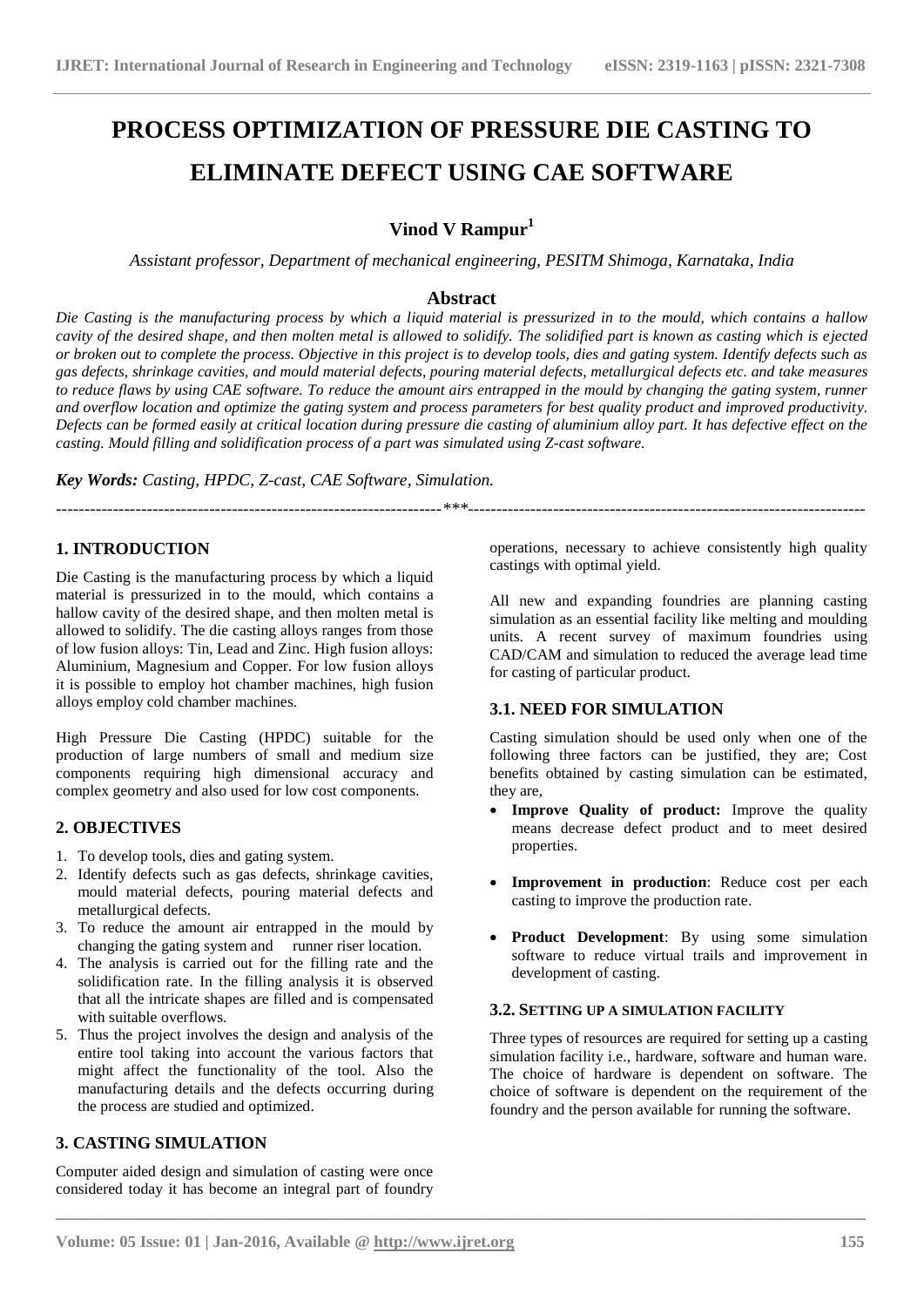

**Data gathering***:* This is the initial stage of analysis, incomplete data will give inaccurate simulation and wrong conclusions. The following inputs are required before simulations are,Identify the Headings

- a) CAD model of casting.
- b) Initially with the available drafting of the component develop a 3D model using CAD software's like CATIA. The model should be saved in an exchange standard like STL.
- c) Material properties.
- d) As per the requirement of the component suitable material is selected and details related to cast metal and mould are gathered. Properties of all major alloys are usually available in the programme database.
- e) Process parameters like pouring time and temperature are taken into consideration before casting simulation is carried out.

**Design and modeling**: The operator before simulation first design the following procedure i.e., locating of parting line, designing and locating of cores, runners, risers and gating system and also designing the mould cavity using his experience and foundry practices. This requires both knowledge and CAD skills. After completion of each round of simulation, the methods design has to be modified based on the results and the solid model of the mould has to be created again.

**Numerical simulation:** First carry out the following steps before simulating i.e., mould generation, mesh generation, material selection for mould and casting, specifying the temperature for mould and metal, specifying the die-cast details, specifying gravity direction. Now carry out the simulation, after the simulation is complete the defects in casting can be identified.

**Optimization:** This stage involves improving the methods design to eliminate defects and improve yield. The result obtained in first simulation is analyzed, and then suitable changes and improvements are done. The changes include redesigning gating system and improvements include providing overflows.

**Project closure:** This stage is achieved on reaching a simulation result where defects are reduced to the maximum possible limit. After achieving the solution to the problem documentation of the results is carried out. The documentation includes input and output data and pictures of defects and results.

# **1. METHODOLOGY**

#### **Process flow chart:**



- First select the product or component for which the pressure die casting process is to be carried out.
- Develop CAD model of the product using applications such as Auto-cad, Catia from the isometric sketch provided by the company.
- According the working environment and properties required for the component select suitable material to suit the needs.
- Develop gating system that provides obstruction free flow of the liquid material through the component.
- Input specific details that are required for die casting simulation. Simulate the component using Z-cast software developed by cubictek, Korea.
- Check the result at the end of simulation.
- Identify flaws and modify gating system and provide overflows to get defect free result.
- The above steps will be repeated till we obtain defect free simulation **[3].**

**\_\_\_\_\_\_\_\_\_\_\_\_\_\_\_\_\_\_\_\_\_\_\_\_\_\_\_\_\_\_\_\_\_\_\_\_\_\_\_\_\_\_\_\_\_\_\_\_\_\_\_\_\_\_\_\_\_\_\_\_\_\_\_\_\_\_\_\_\_\_\_\_\_\_\_\_\_\_\_\_\_\_\_\_\_\_\_**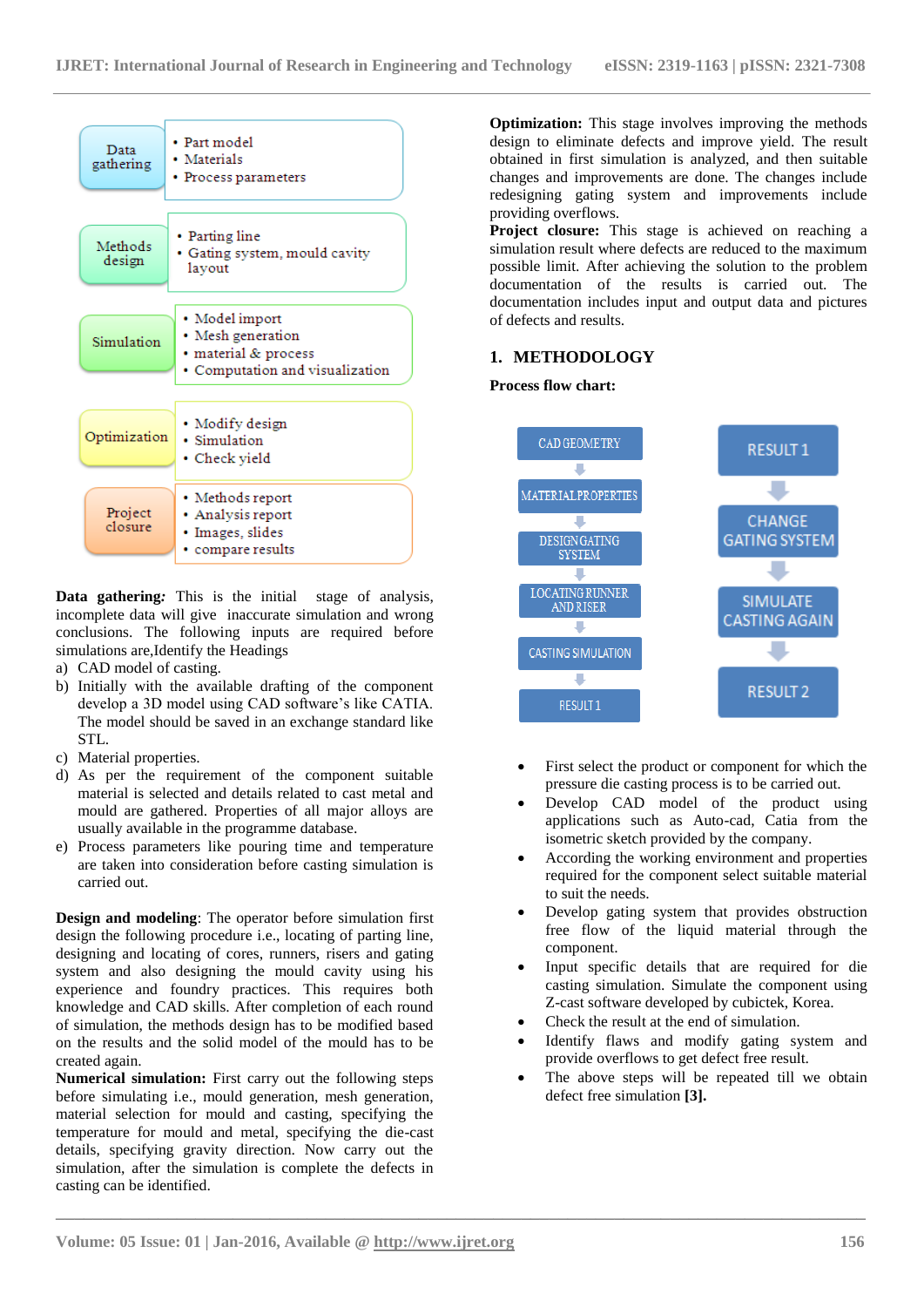## **2. COMPONENT – HORN COVER**



Horn cover is an automotive part. The material to be cast is an aluminium alloy –ACD12.The part to be cast has several intricate profiles such as holes, rectangular profiles, fillets etc. All these features are examined carefully and the design is carried out suitably. The parting line is chosen to suit easy manufacturability and to ensure high rate of production.

#### **i) Pre-processor**

- Open new workspace and save it with a specific file name.
- Open the STL files of the Horn cover component, runner and overflows.
- Add mould to the component.
- Generate mesh for the component.

#### **ii) Solver**

- Add suitable material for both component and mould that is available in the database.
- Specify the temperatures of both component material and mould.
- Selection of the in-gate.
- Specify the gravity direction in the component.
- Specify shrieked portion temperature.
- Specify temperature, velocity and filling time.

## **Post processor**

- Specify the flow temperature range.
- Select die cast as the in-gate parameter and input its values.

# **3. EXPERIMENTAL INPUT DATA**

#### **Geometry**

- Solid model of Part ( Pro/E or UG part files, **Step**, igs or **Para solid)**
- Solid model of Die.
- Solid models of gating, Runner, and shot sleeve.
- Overall die dimension.
- Location of cooling lines.
- Location and dimensions of any slides, overflows, chills, cores.
- Layout showing number of parts/cavity.

 Gating, Runner, and shot sleeve dimensions and locations.

#### **Material Data**

- Standard alloy designation; chemistry of specific alloy – **ADC12**
- Die material -*HDS BHOLER-W-302.*
- Identification of any other materials used.

## **Fluid Analysis**

- Fill time. **-0.06sec**
- Velocity  $-1$ <sup>st</sup> Stage Velocity  $-0.2$ m/sec 2<sup>nd</sup> Stage velocity- 2m/sec
- Injection Pressure-280 Kg/cm<sup>2</sup>
- System pressure-150Kg/cm<sup>2</sup>

#### **Initial Temperature**

- Metal temperature at the time of cost Pouring temperature =  $640^{\circ}$ C,
- Die preheat temperature: Initial = 150º Stabilized = 180º cover die, 220º EJE.
- Ambient temperature =  $30^0$
- Water flow rate- 2Litter/mint./CHANNEL, IN SPOT COOLING 1 litter /min
- If not continuous, time on; time off Inlet 28º and Outlet temperature 32º
- **Cycle time**

|           | Start cycle (time 0)    | Time to complete |
|-----------|-------------------------|------------------|
| $\bullet$ | Metal Injection – Start | 6 sec            |
| $\bullet$ | Dwell (hold) time       | $14 \text{ sec}$ |
| $\bullet$ | Die opening time        | 18 sec           |
| $\bullet$ | Begin spray             | $24 \text{ sec}$ |
| $\bullet$ | End spray               | $33 \text{ sec}$ |
| $\bullet$ | Begin Air Blow          | $36 \text{ sec}$ |
| $\bullet$ | End Air blow            | 41 sec           |
|           | Close die               | $45 \text{ sec}$ |
| $\bullet$ | Start of next cycle     | 50 sec           |

Total cycle time: (die close to die close)

# **6.1. RESULT AND DISCUSSIONS**

## **Result 1**

**\_\_\_\_\_\_\_\_\_\_\_\_\_\_\_\_\_\_\_\_\_\_\_\_\_\_\_\_\_\_\_\_\_\_\_\_\_\_\_\_\_\_\_\_\_\_\_\_\_\_\_\_\_\_\_\_\_\_\_\_\_\_\_\_\_\_\_\_\_\_\_\_\_\_\_\_\_\_\_\_\_\_\_\_\_\_\_**

The geometry of the gating system has been developed to analyze the casting pattern using the Z-cast software.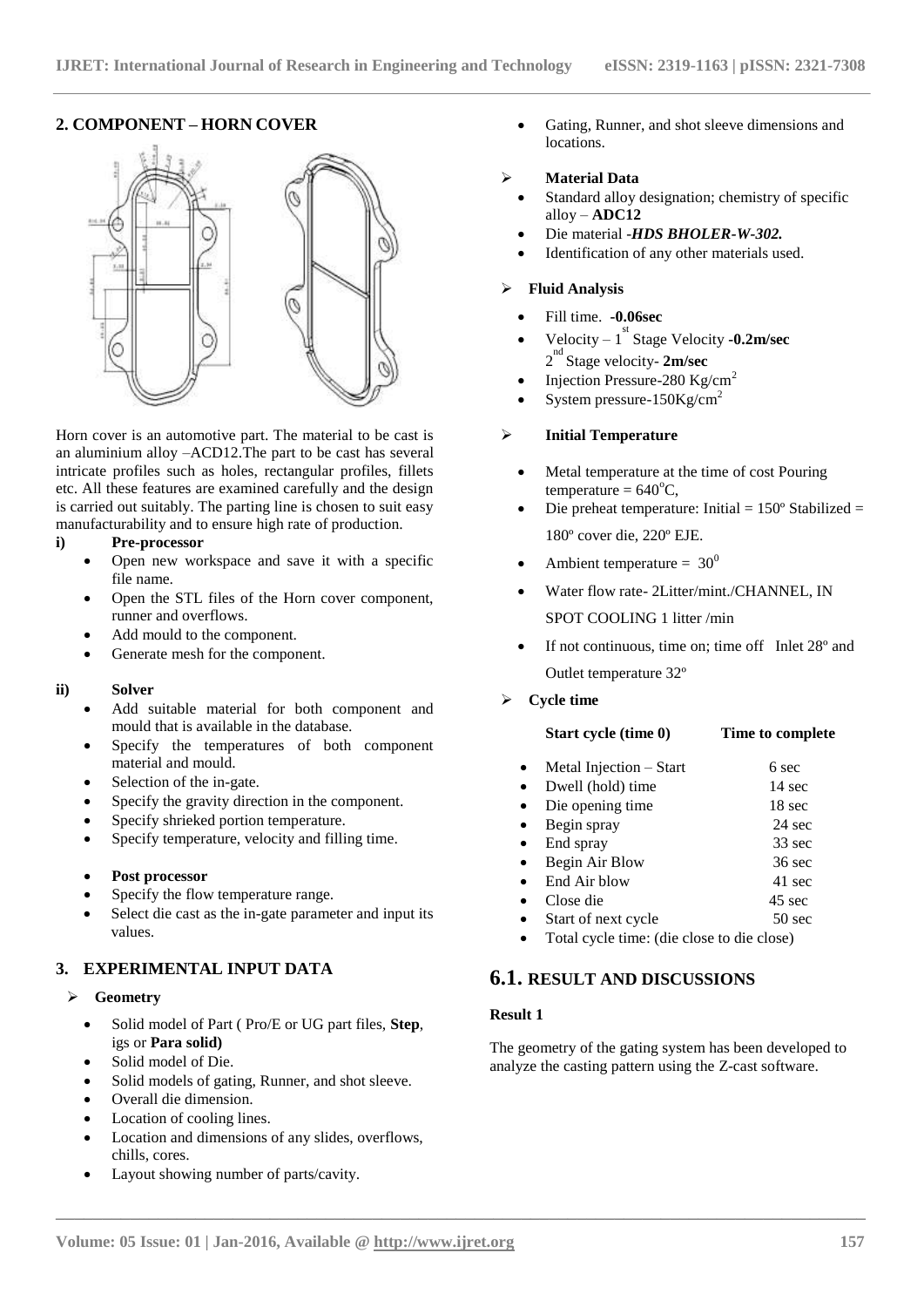

Horn cover with proper gating systems taking design considerations. The set up is designed in such a way that two components produce at the same time. Based on the number of cavities and the component shape parting line is located. On the basis of parting line gating is located. The component size is considerably small hence we use a side gate.

#### **Result 2:**



Filling regions in the casting after solidification of molten metal. The purpose of providing overflow is to reduce unfilling but in this case air entrapped in the top overflow section returns back into the mould cavity through the side entrance of the overflow. In the next case this concept has to be taken into consideration while designing the overflow.

#### **Final Result 3:**





**\_\_\_\_\_\_\_\_\_\_\_\_\_\_\_\_\_\_\_\_\_\_\_\_\_\_\_\_\_\_\_\_\_\_\_\_\_\_\_\_\_\_\_\_\_\_\_\_\_\_\_\_\_\_\_\_\_\_\_\_\_\_\_\_\_\_\_\_\_\_\_\_\_\_\_\_\_\_\_\_\_\_\_\_\_\_\_**

Component with gating system with modified overflows to get improved output from previous results. Here a step is provided where the overflow was broken in previous result,

due to this change in overflow the blocks air from entering into the component.

# **4. FINAL COMPONENT AFTER CASTING:**



The casting shown are die casted using the final geometry wherein the accuracy of the casting is almost near to the predicted by analysis

## **5. CONCLUSION**

- Increase the quality of product by reducing air present in the shot sleeve during casting process.
- HPDC machines are used to reduce set up time before casting process.
- Optimizing the casting process by controlling flow of molten metal in casting process by plunger movement.
- Less time for tool design process and minimum time will be required for casting process and wastage of material will be less.
- Simulation which gives the information to the user about the quality of the product whether acceptable or not.
- By use of HPDC machines, according to these simulation results, to reduce scrap, wastage, and production time and improve the quality of product.
- By using simulation result manufacturer can design the gates, runner and riser position, where to give overflow. By this to get best solution for filling up of molten metal in to mould cavity.

## **ACKNOWLEDGMENT**

I express my sincere thanks and heartfelt gratitude to my guide Dr.T.R.Anil for the enthusiasm and inspiration. I express my deep sense of gratitude and heartfelt thanks to Prof. V.N. Satwik and Prof. S. C. Kulkarni for his attention, guidance, insight, and support during this project work and the preparation of this thesis. I also would like to express my deep sense of gratitude to Dr. R. R. Malagi, PG coordinator, department of Mechanical Engineering, for his valuable suggestions during this project work and the preparation of this thesis.